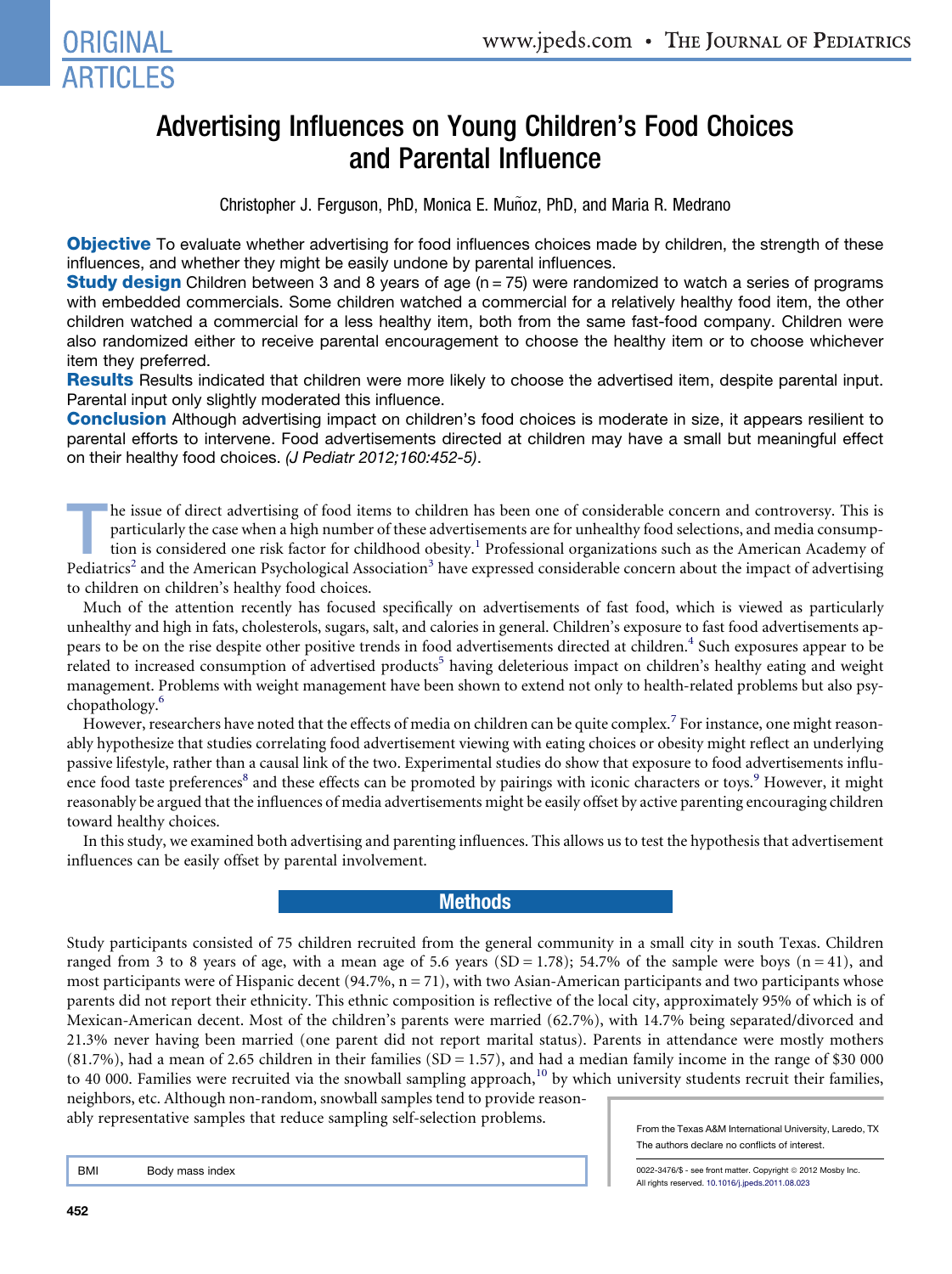Each parent was given a brief demographic form, which included the child's height and weight, television viewing habits, frequency of fast food eating, and the child's primary attraction to fast food, whether the food itself, toy products, or playgrounds provided.

Children were randomly assigned to watch one of two commercials, both promoting McDonald's food products, both 1-minute long. These commercials were embedded in cartoon programs, as described below. Approximately half the children were exposed to a commercial featuring a relatively healthy food item (Apple Dippers), whereas the other half were exposed to a food item that was comparatively less healthy (French fries). These two food items were chosen because they are relatively similar in function (ie, side item), but differ in relative healthiness.

Just as their children were randomized to watch one of two possible cartoons, parents were randomly assigned a brief script to repeat once their children were asked to make a food coupon selection. Half the parents were assigned a script in which they advised the children to select the healthier food choice. The other half of parents were given a script in which they advised the child to choose the selection they most wanted.

The dependent measure of this study was the child's selection of food coupons. Each child was allowed to select one of two food coupons, either for Apple Dippers or French fries. Similarly sized color photographs of each food item were presented to the child, and the child could pick one of the two.

During the research session, parents filled out the demographic form as they accompanied their children in watching a short film, consisting of two cartoons (Tom and Jerry) with 3 commercials between the two cartoons. The three commercials were for Lego, for the randomized McDonald food item aforementioned, and a trailer for an upcoming Cars 2 movie. This arrangement of one commercial embedded between two others, between cartoons was designed to reflect the nature of commercial exposure in real life and also to reduce demand characteristics.

After the film, a research assistant approached the children and their parents with the pictures of the two food items (Apple Dippers and French fries) and asked each child to select a coupon for one item they could theoretically get at McDonald's (all parents were informed in advance that children would be compensated with a food coupon). The parents were allowed to repeat the script phrase (either encouraging selection of the Apple Dippers specifically or whichever item the child most wanted, depending on randomization), but otherwise not allowed to influence the child's choice. Once children made their selection, they were given their coupon, thanked for their participation, and released.

The procedures aforementioned were designed to allow parents an experimentally controlled opportunity to exert influence that may undo the potential influence of exposure to commercials. All procedures were designed to adhere to federal standards for research with human participants and passed local institutional review board approval.

#### **Results**

All children in our sample, as reported by parents, visited a fast food restaurant at least once a month (33.3% once per month, 46.7% once per week, 20% more than once per week). Children's primary motives for attending fast food restaurants varied considerably, although only 32% were attracted primarily by the food, with the greatest percentage (36%) attracted by playground facilities, and 25.3% attracted by toys packaged with food items. A small number of parents (6.7%) did not report on the primary appeal of fast food restaurants.

There were no children in this sample who watched zero hours of daily television, with television viewing averaging 3.28 hours per day  $(SD = 2.21)$ .

Height and weight data were provided by parents of 46 children (the remainder chose not to report this information or did not know it offhand). This is a small correlational sample with limited power. Such small samples are at very high risk for missed findings because of type II error. To avoid this possibility, these results are interpreted with effect sizes rather than statistical significance.<sup>11</sup> We used a threshold of  $r = 0.2$  as a guideline for "practical significance." Correlation co-efficients less than this value are highly unreliable and prone to type I error.<sup>[12](#page-3-0)</sup>

Body mass index (BMI) was calculated. BMI was not found to be correlated with television exposure in hours per day  $(r = 0.00)$ . Because our measure of fast food consumption was ordinal rather than interval/ratio, the Spearman rho was used for this correlation. Children's BMI was found to be correlated with fast food consumption  $(rho = 0.32)$  at a level higher than our threshold for practical significance.

The ratio of children's choices of Apple Dippers and French fries for the 4 groups are presented in the Table. Condition groups varied somewhat in number of participants because of the randomization process, but did not differ significantly on demographic variables (ie, age, sex). Results were analyzed by using the generalized linear modeling approach for binary logistic outcomes (ie, coupon selection). The Pearson  $\chi^2$  method of estimation was used. Child age and sex were considered as possible co-variates, but were not found to be significant co-variates and were eliminated from the final model. Results for the omnibus test for the model were significant ( $\chi^2$  [2, n = 75] = 13.76,  $P \leq .001$ ) and provided a good fit to the data. Results for the parameter estimates revealed that the effects for the

Table. Distribution of children's coupon choices across study conditions

| staay conditions            |                              |                                  |                                        |
|-----------------------------|------------------------------|----------------------------------|----------------------------------------|
| <b>Commercial</b><br>viewed | <b>Parental</b><br>influence | Selected<br><b>Apple Dippers</b> | <b>Selected</b><br><b>French fries</b> |
| Apple Dippers               | Healthy                      | 10                               | 5                                      |
| <b>Apple Dippers</b>        | Neutral                      | 14                               | 12                                     |
| French fries                | Healthy                      | 9                                | 11                                     |
| French fries                | Neutral                      |                                  | 10                                     |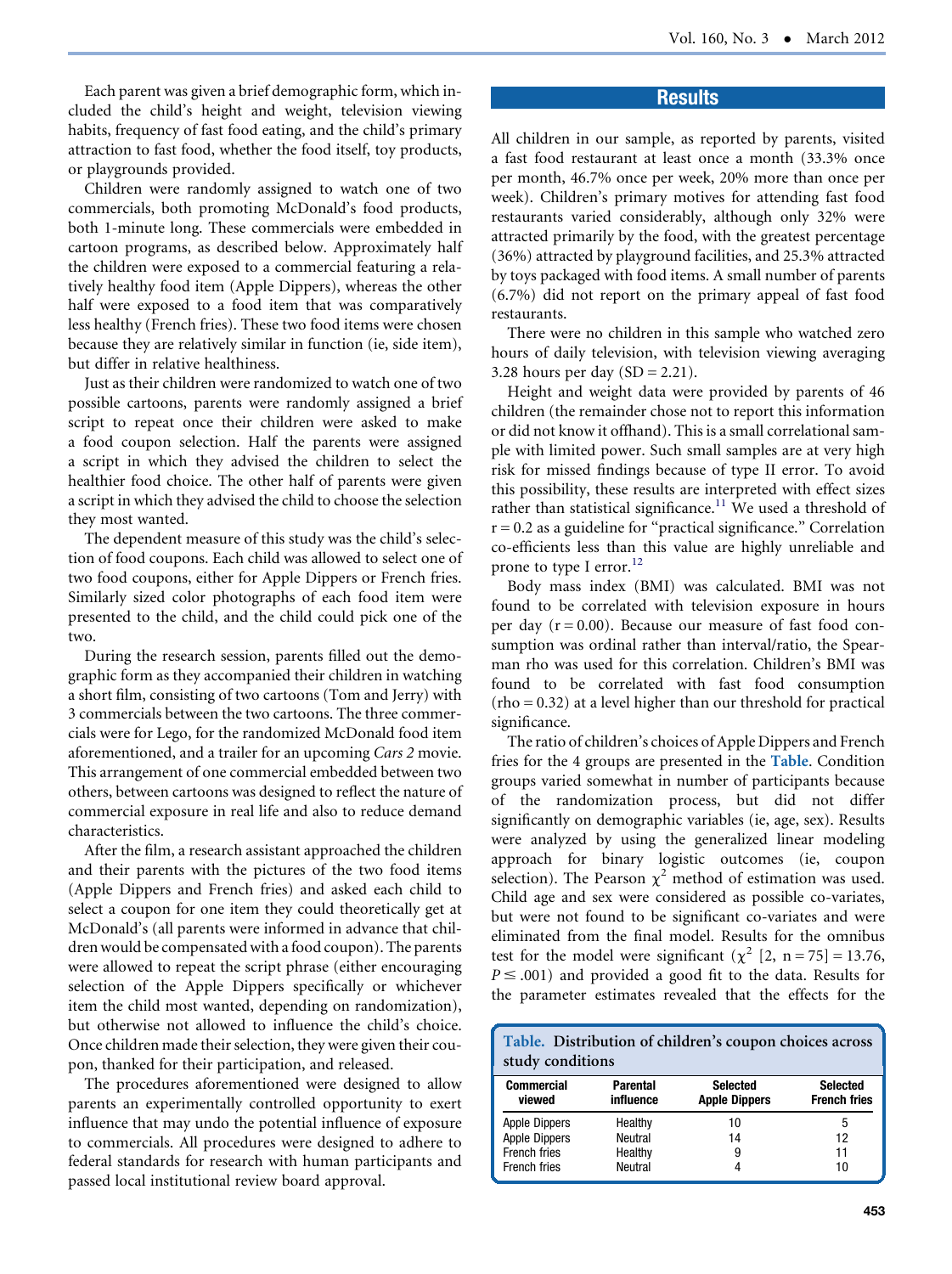<span id="page-2-0"></span>commercial  $(\chi^2 \quad [1, n = 75] = 12.84, P \le .001)$  were significant, but results for parental influences  $(\chi^2)$  [1,  $n = 75$ ] = 2.64,  $P \ge 0.05$ ) were not. The effect size for the commercial effect was equivalent to  $r = 0.41$ , higher than the threshold for practical significance, whereas for parental effects, the effect size was equivalent to  $r = 0.20$ , just at our threshold for practical significance. An alternate model with an interaction term for parental x advertising influences was a poor fit to the data, confirming the two main effects model described as the best fit to the data.

#### **Discussion**

These results suggest that advertising influences on children's healthy food choices can be considerable and extend this research by finding that parental influence has only small moderating influence on advertisements. Because television viewing in our sample was relatively frequent (at least 3 hours a day on average) as was fast food consumption, the potential impact on children's healthy eating and potential for obesity probably should not be ignored. Television viewing itself was not predictive of children's BMI, however, suggesting that mere exposure to television may not be sufficient to cause problems with weight gain. This result was based on a very small sample, however, and should be interpreted with caution.

Earlier position statements by professional organizations<sup>2,3</sup> have taken the tact of "sounding the alarm" on these issues, often using language of ''defenseless'' children. Although these efforts no doubt reflect very genuine concerns, concerns supported in part by our results, these dramatic efforts do not appear to have had appreciable effects on the frequency of fast food advertisements, children's consumption of television media, or family attendance at fast food restaurants.

We advocate that professional organizations focus on data with the intent of providing this data freely to parents so that parents can make better decisions for their children. Efforts that involve media education for both parents and children, including teaching young children resilience to advertisements, may be helpful. It may also be wise to partner with fast food and media outlets to promote healthy food options and marketing to encourage children to make healthier food choices. The same approaches to advertising that make fast food appealing to children could be success-ful in promoting healthy food choices.<sup>[13](#page-3-0)</sup> Huang and Yar-och<sup>[14](#page-3-0)</sup> have advocated efforts to partner with the fast food industry to promote healthy eating. Fast food businesses are unlikely to sacrifice profits, $15$  but we remain optimistic that synergy might be reached between media and fast food education for parents and children and efforts by fast food businesses to promote healthy options while maintaining profits.

This study has certain limitations. First, the sample size is relatively small. Second, the sample is largely Hispanic. Although this is positive in extending earlier research to a growing yet underserved minority group, this limits the

generalization of our findings. Lastly, there is the possibility that parental influences in real life are far more numerous and consistent than were present in our laboratory setting. It should not be concluded from our study that advertising influences are impervious to parental moderation, only that on a ''one-for-one'' level advertising may have stronger short-term impact. It is possible that, even if our use of parental influences had little impact, that ''real world'' parental influences may have greater impact when parental recommendations are frequently and consistently repeated to children. Caution is required when generalizing short-term laboratory results to the real world. For instance, it may be that the advertisements used here were relatively novel as compared with parental admonitions for watchful eating (to which children may have already become quite accustomed). Our results may reflect relatively short-term changes in accessibility to food-related information rather than longer trends. Our correlational results found that frequency of attending fast food restaurants, an occasion over which parents exercise considerable control, was correlated with BMI, whereas television viewing was not.

We suggest that future research endeavors look toward positive efforts to promote more responsible advertising to children that promotes healthier eating habits.  $\blacksquare$ 

Submitted for publication May 13, 2011; last revision received Jun 24, 2011; accepted Aug 9, 2011.

Reprint requests: Christopher J. Ferguson, PhD, Department of Behavioral Sciences, Texas A&M International University, 5201 University Blvd, Laredo, TX 78041. E-mail: [CJFerguson1111@aol.com](mailto:CJFerguson1111@aol.com)

## References

- 1. Crespo C, Smit E, Troiano R, Bartlett S, Macera C, Andersen R. Television watching, energy intake, and obesity in US children: results from the third National Health and Nutrition Examination Survey, 1988-1994. Arch Pediatr Adolesc Med 2001;155:360-5.
- 2. American Academy of Pediatrics. Children, adolescents, and advertising. Pediatrics 2006;118:2563-9.
- 3. American Psychological Association. Report of the task force on advertising and children. Available at [http://adage.com/images/random/](http://adage.com/images/random/childrenads022404.pdf) [childrenads022404.pdf](http://adage.com/images/random/childrenads022404.pdf). Accessed Apr 10, 2011.
- 4. Powell L, Szczypka G, Chaloupka F. Trends in exposure to television food advertisements among children and adolescents in the United States. Arch Pediatr Adolesc Med 2010;164:794-802.
- 5. Wiecha J, Peterson K, Ludwig D, Kim J, Sobol A, Gortmaker S. When children eat what they watch: impact of television viewing on dietary intake in youth. Arch Pediatr Adolesc Med 2006;160: 436-42.
- 6. Desai R, Manley M, Desai M, Potenza M. Gender differences in the association between body mass index and psychopathology. CNS Spectrums 2009;14:372-83.
- 7. Desai R, Krishnan-Sarin S, Cavallo D, Potenza M. Video-gaming among high school students: health correlates, gender differences, and problematic gaming. Pediatrics 2010;126:e1414-24.
- 8. Robinson T, Borzekowski D, Matheson D, Kraemer H. Effects of fast food branding on young children's taste preferences. Arch Pediatr Adolesc Med 2007;161:792-7.
- 9. Johnson-Askew W, Fisher R, Yaroch A. Decision making in eating behavior: state of the science and recommendations for future research. Ann Behav Med 2009;38(Suppl. 1):S88-92.